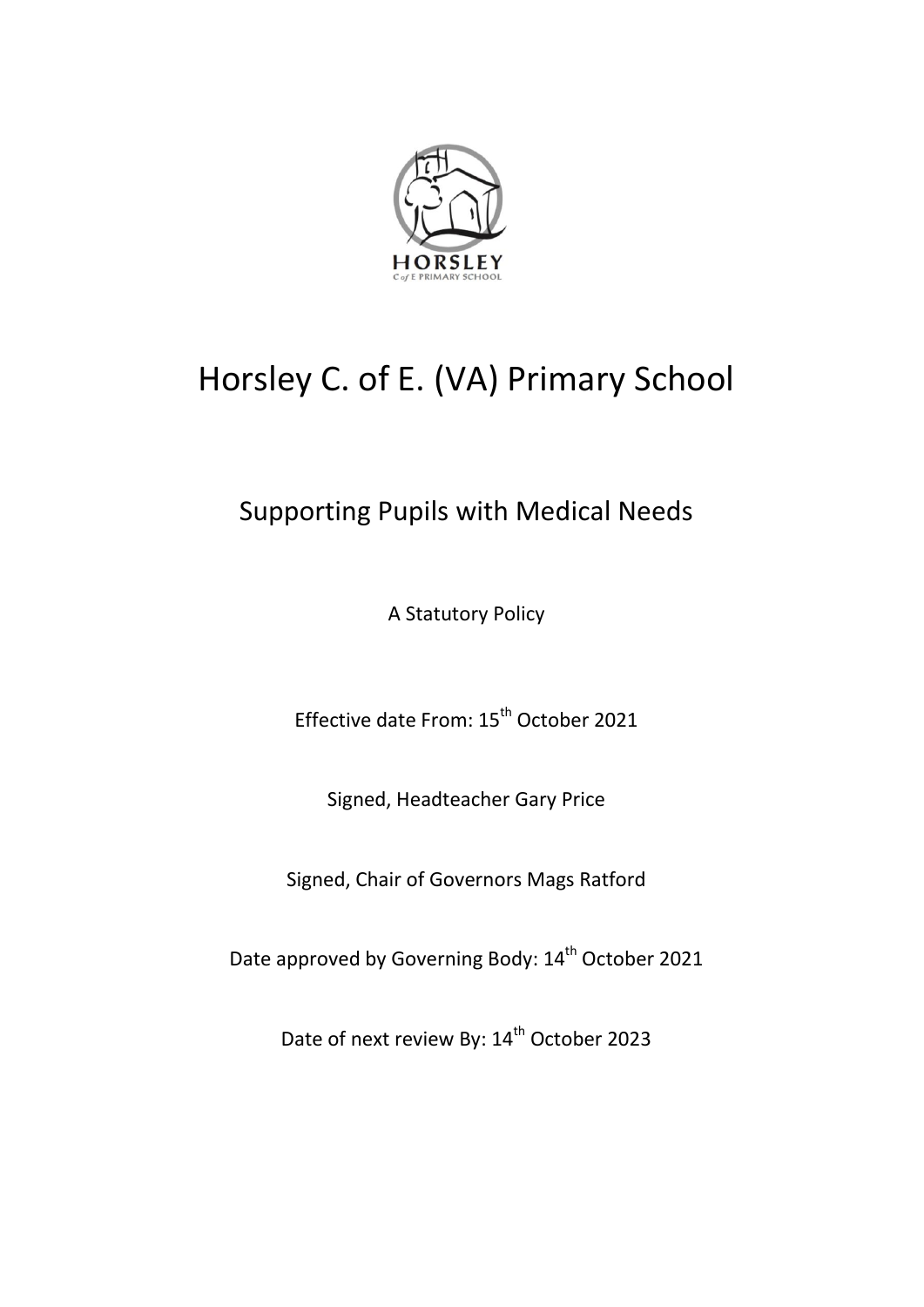# **Supporting Children with Medical Needs**

This policy meets the requirements unde[r Section 100 of the Children and Families Act 2014,](http://www.legislation.gov.uk/ukpga/2014/6/part/5/crossheading/pupils-with-medical-conditions) which places a duty on governing boards to make arrangements for supporting pupils at their school with medical conditions. This policy is in line with DFE 'supporting pupils at school with medical conditions' December 2015

#### **Introduction**

At Horsley Primary School our aim is to ensure that all children with medical conditions, in terms of both physical and mental health are properly supported in school so that they can play a full and active role in school life, remain healthy and achieve their academic potential.

We recognise that children may require on-going support, medicines or care while at school to help them manage their condition and keep themselves well.

We receive and fully consider advice from healthcare professionals and listen to and value the views of parents and pupils. We recognise the social and emotional implications associated with medical conditions and will support children and families to achieve the best outcomes possible.

Some children with medical conditions may be considered to be disabled under the definition set out in the Equality Act 2010. Some may have special educational needs and/or disability (SEND) and may have an Education, Health and care Plan (EHCP) which brings together health and social care needs, as well as their special educational provision – please refer to SEND policy.

Children with medical conditions are entitled to a full education and have the same rights of admission to school as other children. This means that no child with a medical condition can be denied admission or prevented from taking up a place in school because arrangements for their medical condition have not been made. However, in line with safeguarding duties, the governing body will ensure that pupils' health is not put at unnecessary risk from, for example, infectious diseases. We therefore do not have to accept a child in school at times where it would be detrimental to the health of that child or others to do so.

The Head teacher, governors and staff of Horsley Primary school wish to ensure that children with medication needs receive appropriate care and support in order to take an active part in their school life.

This policy is readily accessible to parents and school staff through signposting to the school's website and a copy in the staff room noticeboard.

#### **Roles and Responsibilities**

#### **The Governing Body**

• The Governing body will ensure that this policy clearly identifies the roles and responsibilities of all those involved in the arrangements they make to support pupils at school with medical conditions.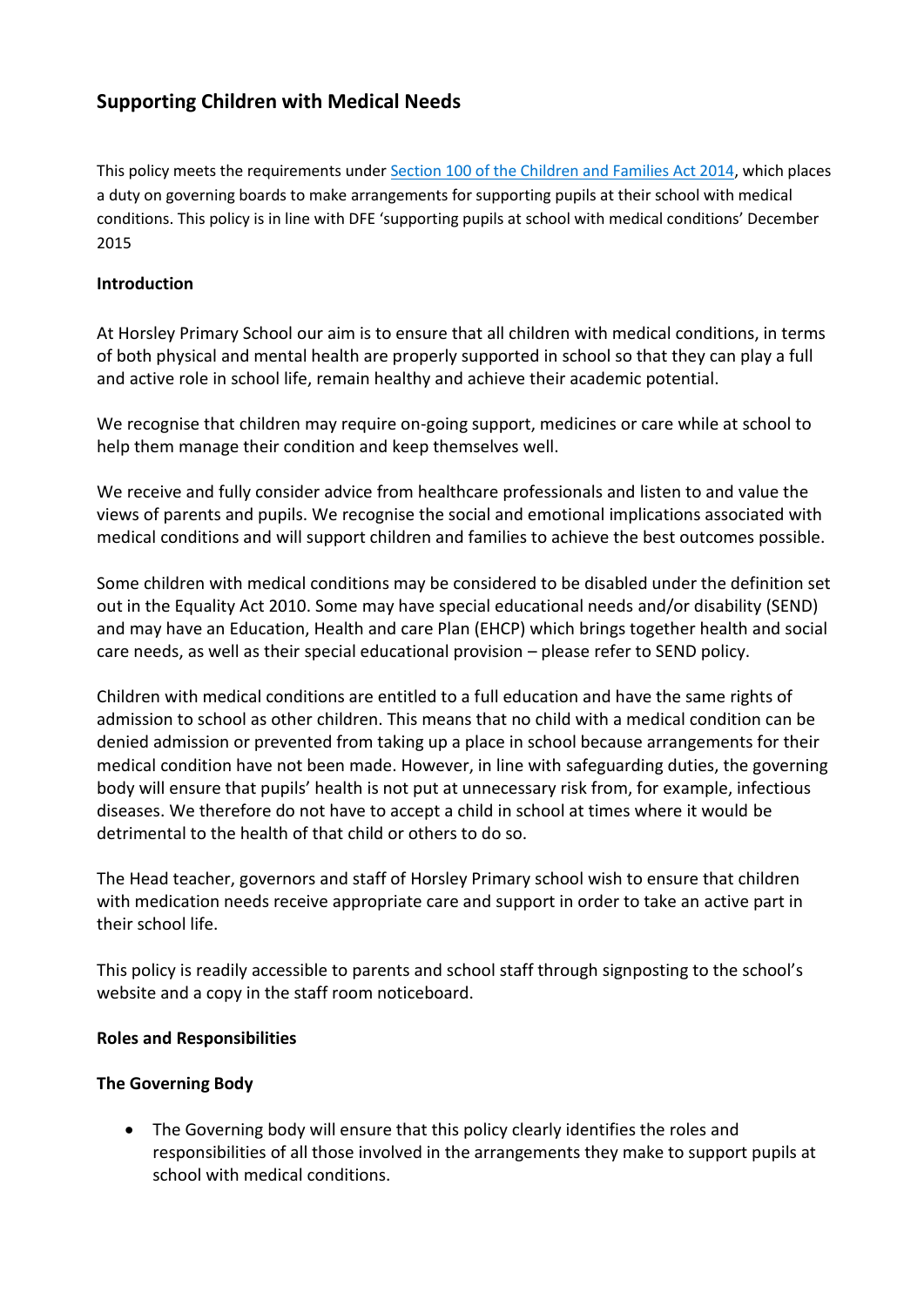- The Governing body will ensure this policy is effectively monitored, evaluated and reviewed on a regular basis.
- The Governing body will ensure that school leaders consult health and social care professionals, pupils and parents to ensure that the needs of children with medical conditions are properly understood and effectively supported.
- The Governing body will ensure that pupils with medical conditions are supported to enable the fullest participation possible in all aspects of school life. This includes ensuring staff have adequate training.
- The Governing body will ensure the health and safety of their employees and anyone else on the premises or taking part in school activities, including all pupils. This responsibility extends to those staff, children and others leading activities taking place off-site, such as visits, outings or field trips.
- The Governing body ensures appropriate level of insurance is in place and that it reflects the appropriate level of risk. The details of the school's insurance arrangements which cover staff providing support to pupils with medical conditions should be accessible to staff providing such support.

#### **The Head Teacher**

- Ensures that the school's medical policy is developed and effectively implemented with partners, and that school staff are aware of the policy and understand their role in its implementation. The named person with overall responsibility is Gary Price.
- The Head teacher retains overall responsibility for the development of health care plans. However, the day-to-day management of healthcare plans has been delegated to the school SENDCo working in partnership with parents, healthcare professionals and where appropriate social care professionals.
- The head teacher will help parents feel confident that the school will provide effective support for their child's medical condition and that the pupil feels safe.
- The Head teacher will liaise with the SENDCo to ensure the school considers fully any professional advice relating to the medical condition, the educational impacts and any social and emotional implications associated are considered and that the effectiveness of any medical provision is monitored.
- This will help identify any further training/advice needed for staff supporting children with medical conditions. It will ensure sufficient trained numbers of staff are available to implement the policy and will adapt to any new situations to promote best outcomes for children.
- Any member of school staff may be asked to provide support for pupils with medical conditions, including the administering of medicines, although they cannot be required to do so.
- School staff undertaking medical duties will be receive sufficient training to undertake medical tasks and will achieve the necessary level of competency before they take on responsibility to support children with medical needs.
- Staff should not give prescription medicines or undertake healthcare procedures without appropriate training or parental permission.
- The Special Educational Needs Coordinator (SENDCo) is responsible for arranging staff training and ensuring that all relevant staff are made aware of the child's medical condition, including lunchtime staff and any cover staff.
- Where a child is returning to school following a period of hospital education or alternative provision school staff will work closely with parents and other partners to ensure a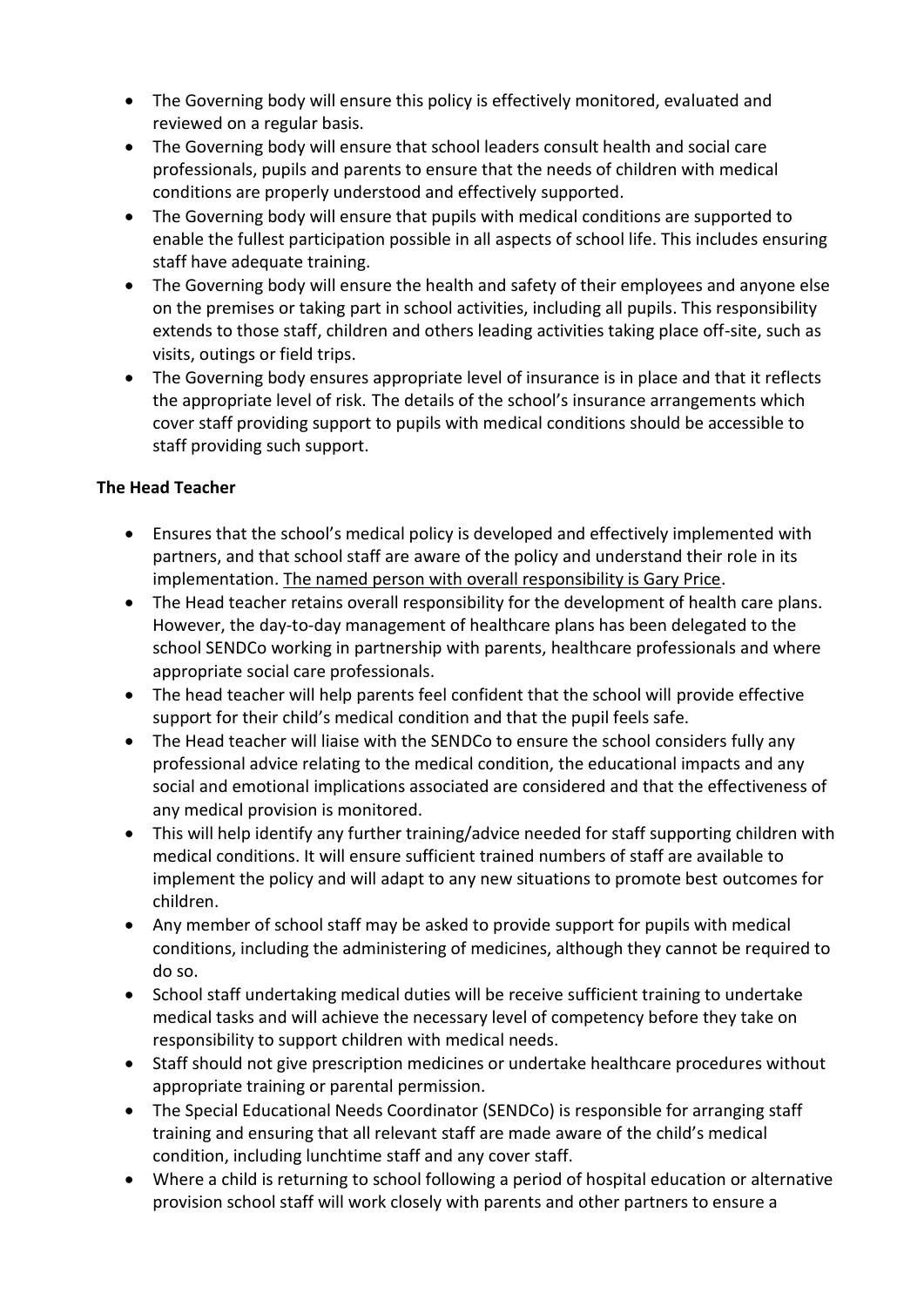successful and smooth reintegration so that children with medical conditions fully engage with learning and do not fall behind when they are unable to attend.

- A member of the School Nurse Team takes the lead in writing healthcare plans and will meet with parents and staff to devise and review them, providing training and advice where necessary. Specialist health care professionals may also provide advice on developing health care plans and support in schools for children with particular conditions (e.g. asthma, diabetes, epilepsy).
- The head teacher will ensure that healthcare plans are reviewed annually.
- The head teacher will ensure that risk assessments are carried out for school trips, residential stays and other school activities.

#### **Pupils**

- Pupils are often best placed to provide information about how their condition affects them and should be fully involved in discussions as much as possible about their medical support needs.
- This will include encouraging children who are competent managing their own medicines and procedures as reflected in their health care plans.
- Pupils are encouraged to understand and support a friend with medical needs.

#### **Parents and carers**

- Parents at the school are asked if their child has any health conditions or health issues on the enrolment form, which is filled out in the child's reception year. Parents of new pupils starting at other times during the year are also asked to provide this information on enrolment forms.
- Parents should provide the school with the most up to date information about their child's medical needs as required and at least annually (in September) as part of the annual data collection.
- Parents should work in partnership with the school and health care professionals to develop and review any individual health care plan – see Appendix 1 Individual Healthcare Plan.
- Parents should carry out any actions identified on their child's health care plan and/or medical requirements e.g. provide medicines and equipment, and ensure they or another nominated adult are contactable at all times.
- Parents should liaise with the school and health professionals in any assessment of whether there is an appropriate time for the child to take responsibility to manage their own medicines. In these instances staff will take on a supervisory role.
	- Parents will need to adhere to the following school guidelines:
		- $\triangleright$  Keep their children at home if acutely unwell or infectious for the recommended period of time
		- $\triangleright$  Provide complete written and signed instructions for any prescribed medication, without this the school cannot administer them – see Appendix 2 Parental Agreement for Administering Medicine.
		- $\triangleright$  Provide reasonable quantities of medication at a time (for example, a maximum of four weeks supply at any one time)
		- $\triangleright$  Where the pupil travels on school transport with passenger assistants, parents should ensure they have written instructions relating to any medication sent with the pupil, including medication for administration during respite care.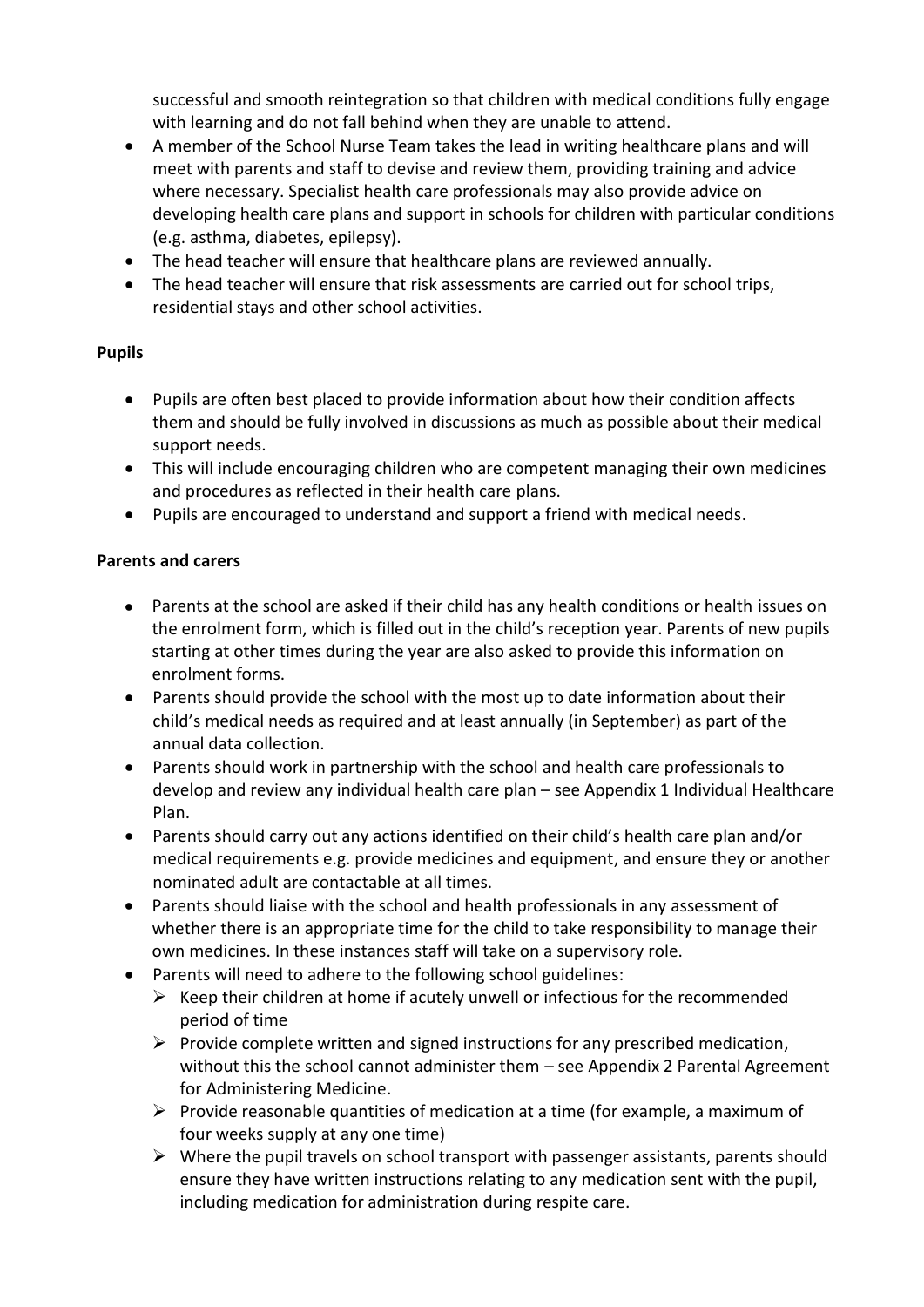- $\triangleright$  Renew any medication when supplies are running low and ensure that the medication supplied is within its expiry date and is taken home when out of date.
- $\triangleright$  Deliver each item of medication to the school office in a secure and labelled container as originally dispensed. Each item of medication must be clearly labelled with the following information:
	- $\checkmark$  Pupil Name
	- $\checkmark$  Name of medication
	- $\checkmark$  Dosage
	- $\checkmark$  Frequency of administration
	- $\checkmark$  Date of dispensing
	- $\checkmark$  Storage requirements (if important)
	- $\checkmark$  Expiry date
- $\triangleright$  Notify the school/ in writing if the pupil's need for medication has ceased.
- $\triangleright$  Abide by the rule that the school cannot administer any medicines that have not been prescribed by a Doctor.

#### **Local Authority**

- The Local authority has a duty to commission school nurses and to promote cooperation between relevant partners with the view to improving the wellbeing of children.
- The Local authority provides advice, support and training to ensure that support specified within healthcare plans is delivered effectively.
- The Local authority has a duty to make arrangements when it is clear that a child will be away from school for 15 days or more (whether consecutive or cumulative across the school year) because of health needs.

#### **Advice on providers of health services:**

Providers of health services should co-operate with schools that are supporting children with a medical condition, including appropriate communication, liaison with school nurses and other healthcare professionals such as specialist and children's community nurses, as well as participating in locally developed outreach and training. Health services can provide valuable support, information, advice and guidance to schools, and their staff, to support children with medical conditions at school

# **Training**

- Whole staff awareness training regarding supporting children's medical needs will be carried out at the beginning of each term.
- The school holds regular training on common medical conditions. All staff attending receive a certificate confirming the type of training they have had.
- All school staff who volunteer or who are contracted to administer medication are provided with training by a healthcare professional. The school undertakes e.g. Auto Injection Device/Epipen training, diabetes training and any other training as needed to be matched to the individual child's health care plan.
- The school keeps a register of staff who have had the relevant training and reviews every 12 months to ensure all new staff receive training.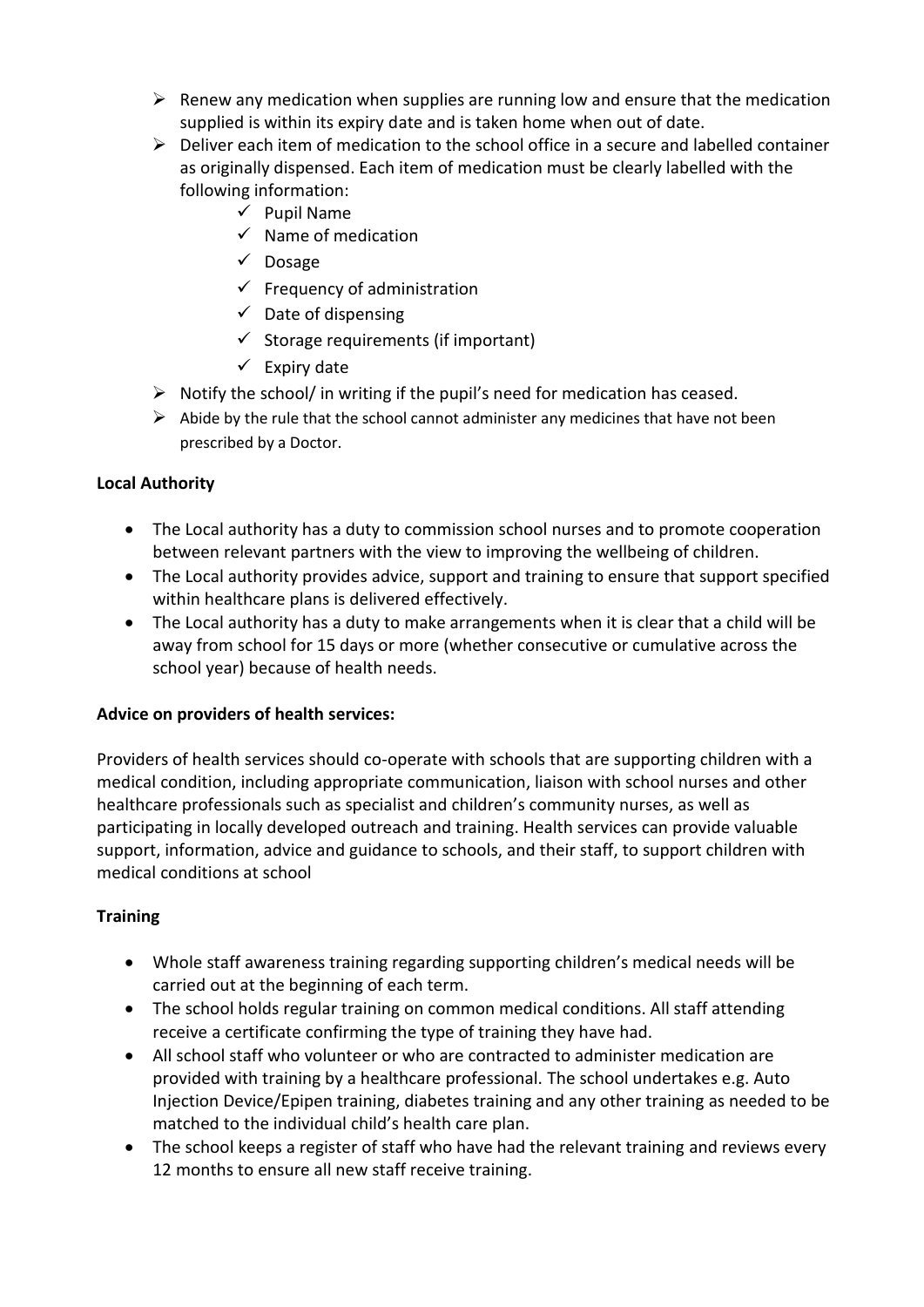#### **Procedures for managing medicines**

- Medicines should only be administered in school when it would be detrimental to a child's health or school attendance not to do so.
- Where clinically possible, medicines should be prescribed in dose frequencies which enable them to be taken outside of school hours. Parents should request doctors to consider this limitation when prescribing medication.
- The child's role in managing their own medical needs where children are deemed competent to manage their own health needs and medicines by their parents and medical professional they will be supported to do this. Staff will act in a supervisory role. The school sees this as an important step towards preparing pupils for the next stage of their education.
- A child under the age of 16 should never be given medicine containing aspirin unless prescribed by a doctor.
- All medicines must be prescribed by a Doctor and in the original container as dispensed by the pharmacist. They must be in date, labelled with the child's name, instructions for administration, dosage and storage. The exception being insulin which still must be in date but will generally be available to schools inside an insulin pump or pen, rather than in the original container.
- For medication where no specific training is necessary, any member of staff may administer prescribed and non-prescribed medication to pupils under the age of 16, but only with the written consent of the pupil's parent. If a pupil has a short-term medical condition that requires medication during school hours, a medication form plus explanation is sent to the pupil's parents to complete.

See Appendix 2 Parental Agreement for Administering Medicine

#### **Record keeping**

- The school will ensure that written records are kept of all medicines administered to children - see Appendix 3 Record of medicine administered to an individual child
- The school recognises that records offer protection to staff and children and provide evidence that agreed procedures have been followed.
- Parents will be informed if their child has been unwell at school.

#### **Non-prescription Medicines**

 Non-prescription medicines will be administered at the Head teacher's discretion only. Again parents will be encouraged to ask for medicines that can be administered outside of school hours or come into school to administer these medicines. However the school is aware that no parent should have to give up working because the school is failing to support their child's medical needs.

#### **Controlled Drugs**

 The supply, possession and administration of some drugs are controlled by the Misuse of Drugs Act 1971 and some may be prescribed as medicine for children.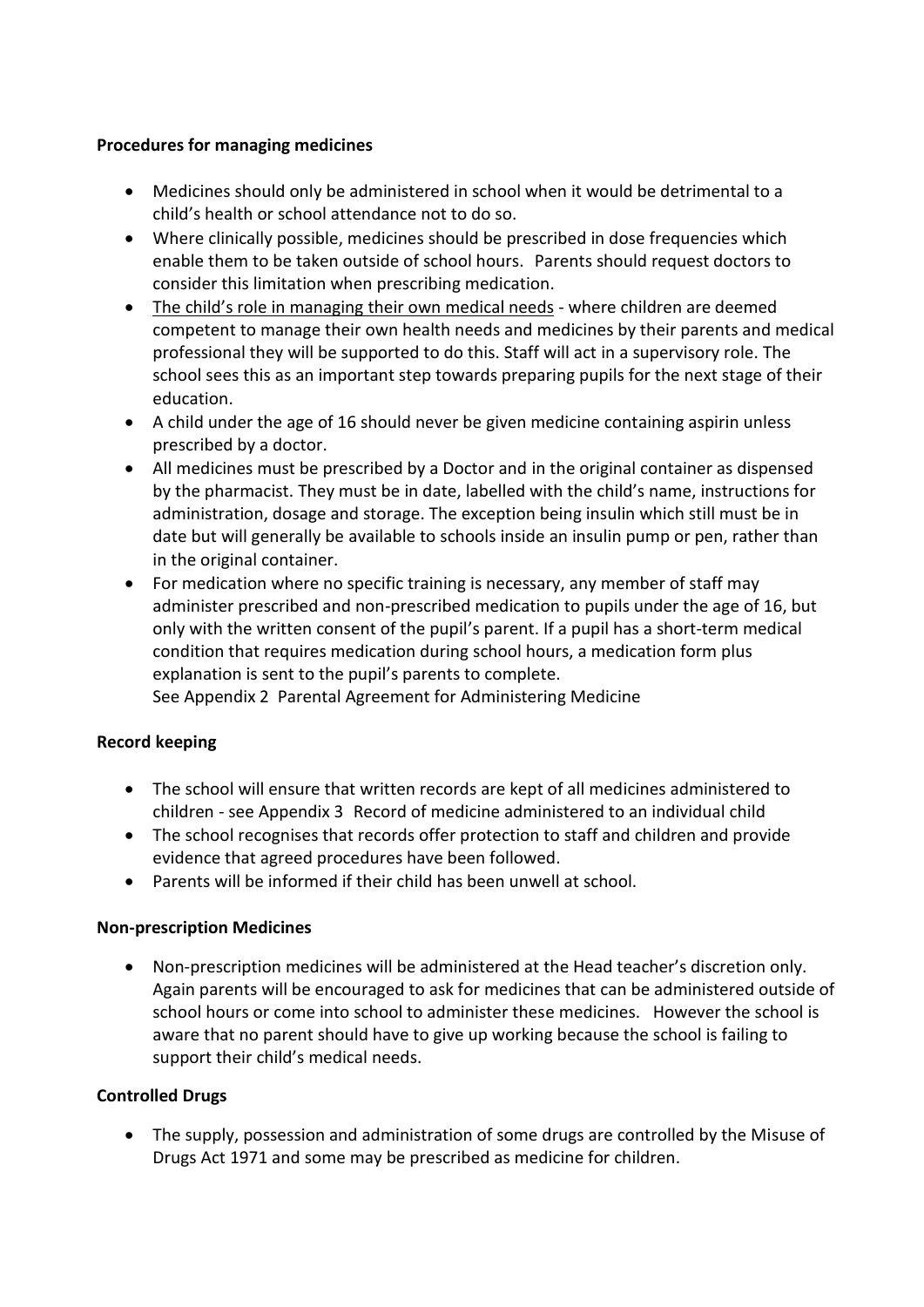- The school can look after a controlled drug where it is agreed that it will be administered to the child for whom it has been prescribed, but it must be kept in a locked non-portable container and only named staff should have access to it.
- A record will be kept and instructions will be followed. Any doses used and the amount of the controlled drug held will be recorded. Two members of staff will be present.
- Misuse of a controlled drug, such as passing it to another child for use, is an offence and the school will set up monitoring arrangements.
- Special care will be taken with off-site activities with regards to storage.

#### **Storage of medicines**

- The Governors recognise that it is their duty, as employers, to ensure that the risks to the health of others are properly controlled as set out in the Control of Substances Hazardous to Health Regulations 2002 (COSHH).
- It is the head teacher's responsibility to ensure that all medicines are stored safely.
- Children and staff will know where their medicines are kept and must be able to access emergency medicines immediately e.g. inhalers, Epipens i.e. not locked away.
- Some medication for pupils at this school may need to be refrigerated. All refrigerated medication is stored in an airtight container and is clearly labelled. Refrigerators used for the storage of medication are in a secure area, inaccessible to unsupervised pupils or lockable as appropriate.
- Healthcare plans, medicines and equipment will accompany children on all trips.
- Medicines no longer required or out of date will be returned to parents to arrange for safe disposal. If any medicines are not collected then the Appointed First Aider will take these to the local pharmacy for safe disposal.
- Sharps boxes are available for the safe disposal of needles. These can be obtained by parents on prescription from the child's GP or paediatrician. Collection and disposal of the boxes should be arranged with the Local Authority's environmental services if parents do not collect them.

#### **Refusing Medicines**

- If children refuse to take medicines, staff will not force them to do so, and will inform the parents of the refusal, as a matter of urgency, on the same day.
- If a refusal to take medicines results in an emergency, the school's emergency procedures will be followed.

# **Unacceptable practice**

The school follows Department for Education guidelines which state schools must make explicit the following *unacceptable practices*:

- *Preventing children from accessing their medication*
- *Assuming every child with the same condition requires the same treatment*
- *Ignoring views of the child and parent (although this may be challenged)*
- *Sending children with medical conditions home frequently or preventing them from staying for normal school activities , unless this is specified in the health care plans*
- *If the child becomes ill, sending them to the school office or medical room unaccompanied or with someone unsuitable*
- *Penalising children for their attendance record if absences are related to their medical condition e.g. hospital appointments*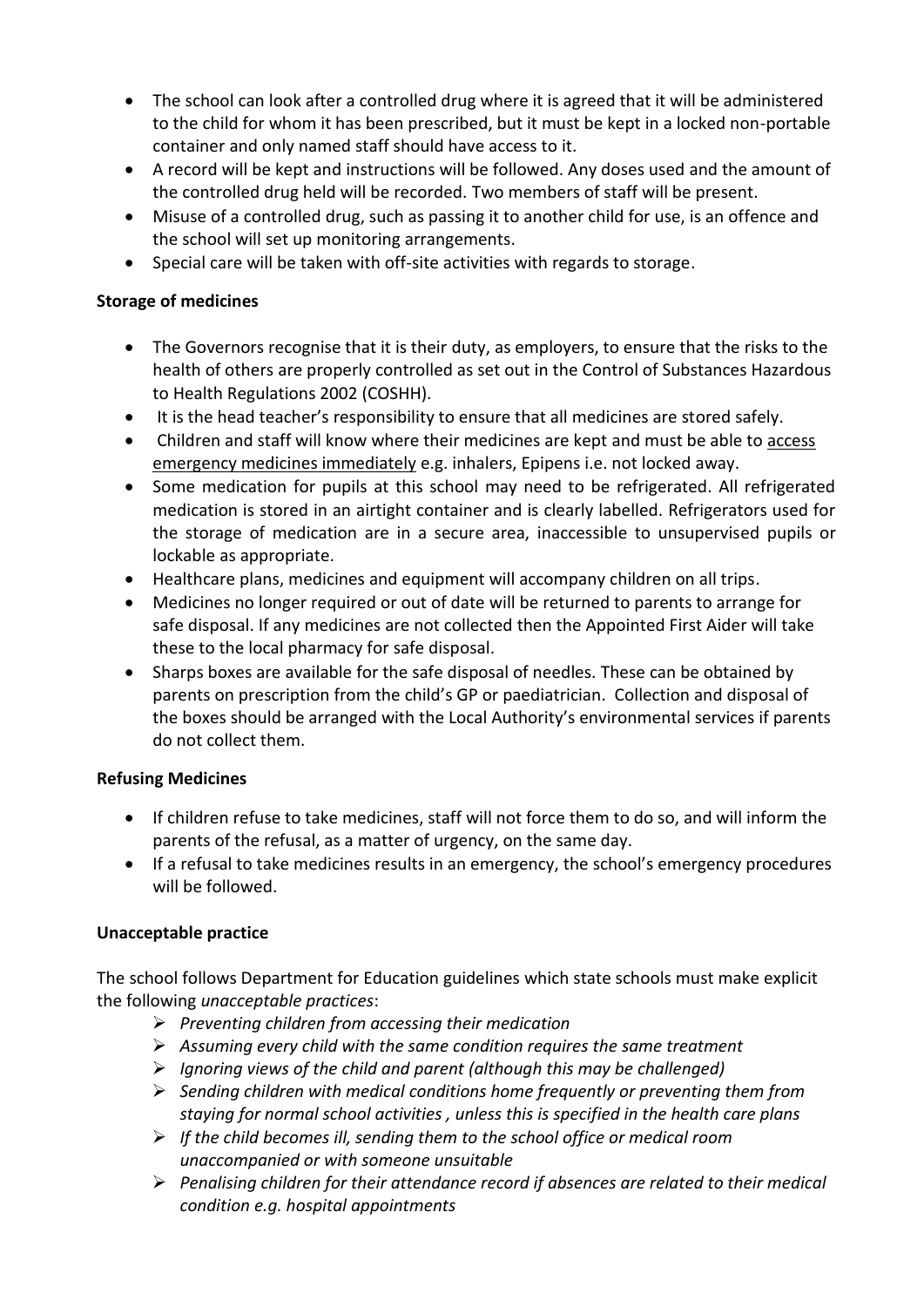- *Preventing children from drinking, eating or taking toilet breaks whenever they need in order to manage their medical condition effectively*
- *Requiring parents to attend school to administer medication or to provide medical support to their child, including with toileting issues*
- *Preventing children from participating in any aspect of school life.*

# **Procedure to be followed when notification is received that a pupil has a medical condition**

- When the school is notified that a pupil has a medical condition, the SENDCo will meet with parents and healthcare professionals.
- Decisions will be made as quickly as possible regarding transition arrangements, staff training or support and these actions will be kept under review according to the needs of the individual child.
- The school will make every effort to ensure that arrangements are put in place within two weeks.

# **Individual Healthcare Plans**

Any parent reporting that their child has an ongoing medical condition such as asthma, epilepsy, diabetes or more complex medical condition will be asked to complete an Individual Healthcare Plan (IHP).

- The parents, healthcare professional and the pupil with a medical condition, are asked to complete the pupil's Healthcare Plan together and return to the school.
- Healthcare plans ensure that the focus remains on the individual child's needs and consider how their medical condition impacts on their school life.
- The school will assess and manage risks to the child's education, health and social wellbeing, and minimise disruption.
- Healthcare plans provide clarity of what actions need to be taken, when they need to be carried out by and whose responsibility these actions are.
- A copy of the healthcare plan is held with the class teacher and as needed a copy is given to lunchtime supervisors.
- A centralised register of pupils with medical needs will be kept and an identified member of staff has responsibility for the register at the school.
- All healthcare plans are reviewed at least annually or earlier if evidence is presented that the child's needs have changed.

The **healthcare plan** (see Appendix 1) requires information about:

- $\triangleright$  medical condition, its triggers, signs, symptoms and treatments,
- $\triangleright$  pupil's resulting needs, including medication (dose, side effects and storage) and other treatments, time, facilities, equipment, testing, access to food and drink where this is used to manage their condition, dietary requirements and environmental issues, e.g. crowded corridors, travel time between lessons,
- $\triangleright$  specific support for the pupil's educational, social and emotional needs for example, how absences will be managed, requirements for extra time to complete exams, use of rest periods or additional support in catching up with lessons, counselling sessions,
- $\triangleright$  the level of support needed (NB If a child is self-managing their medication, this should be clearly stated with appropriate arrangements for monitoring),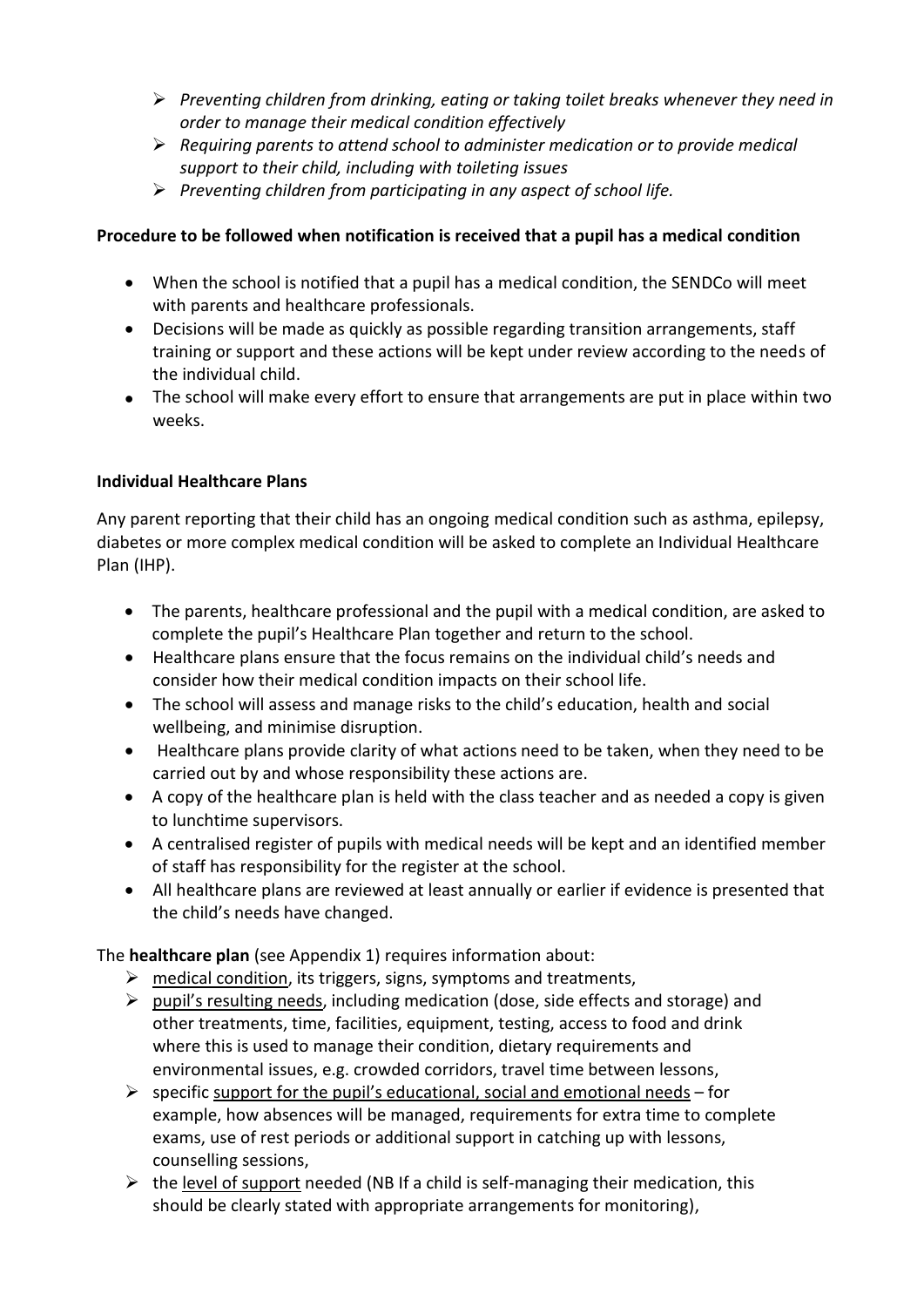- $\triangleright$  who will provide this support, their training needs, expectations of their role and confirmation of proficiency to provide support for the child's medical condition from a healthcare professional; and cover arrangements for when they are unavailable,
- $\triangleright$  who in the school needs to be aware of the child's condition and the support required,
- $\triangleright$  arrangements for written permission from parents and the headteacher for medication to be administered by a member of staff, or self-administered by the pupil during school hours**,**
- $\triangleright$  arrangements or procedures required for school trips or other school activities outside of the normal school timetable that will ensure the child can participate, e.g. risk assessments,
- $\triangleright$  what to do in an emergency, including whom to contact, and contingency arrangements. Some children may have an emergency healthcare plan prepared by their lead clinician that could be used to inform development of their individual healthcare plan.

#### **Emergency procedures**

As part of the risk management processes, the school has arrangements in place for dealing with emergencies for all school activities wherever they take place, including on school trips within and outside the UK. The Health & Safety policy sets out what should happen in an emergency situation.

- The school ensures all staff understand their duty of care to children and young people in the event of an emergency. In an emergency situation school staff are required under common law duty of care to act like any reasonably prudent parent. This may include administering medication.
- Emergency procedures and knowing what to do will be included in staff induction training to give staff the knowledge and confidence to deal appropriately and effectively with any emergencies.
- Action for staff to take in an emergency for serious conditions at this school is displayed in prominent locations.
- The school understands that certain medical conditions are serious and can be potentially life-threatening, particularly if ill managed or misunderstood.
- All staff who work with groups of pupils at this school receive training and know what to do in an emergency for the pupils in their care with medical conditions.
- Training is refreshed for relevant staff on a regular basis.
- Horsley School follows the statutory requirements for first aid and provides suitably trained first aid staff – see Appendix D Health and Safety Policy - Medical & emergency arrangements.

Where a child has an individual healthcare plan, this will clearly define what constitutes an emergency and provide a process to follow.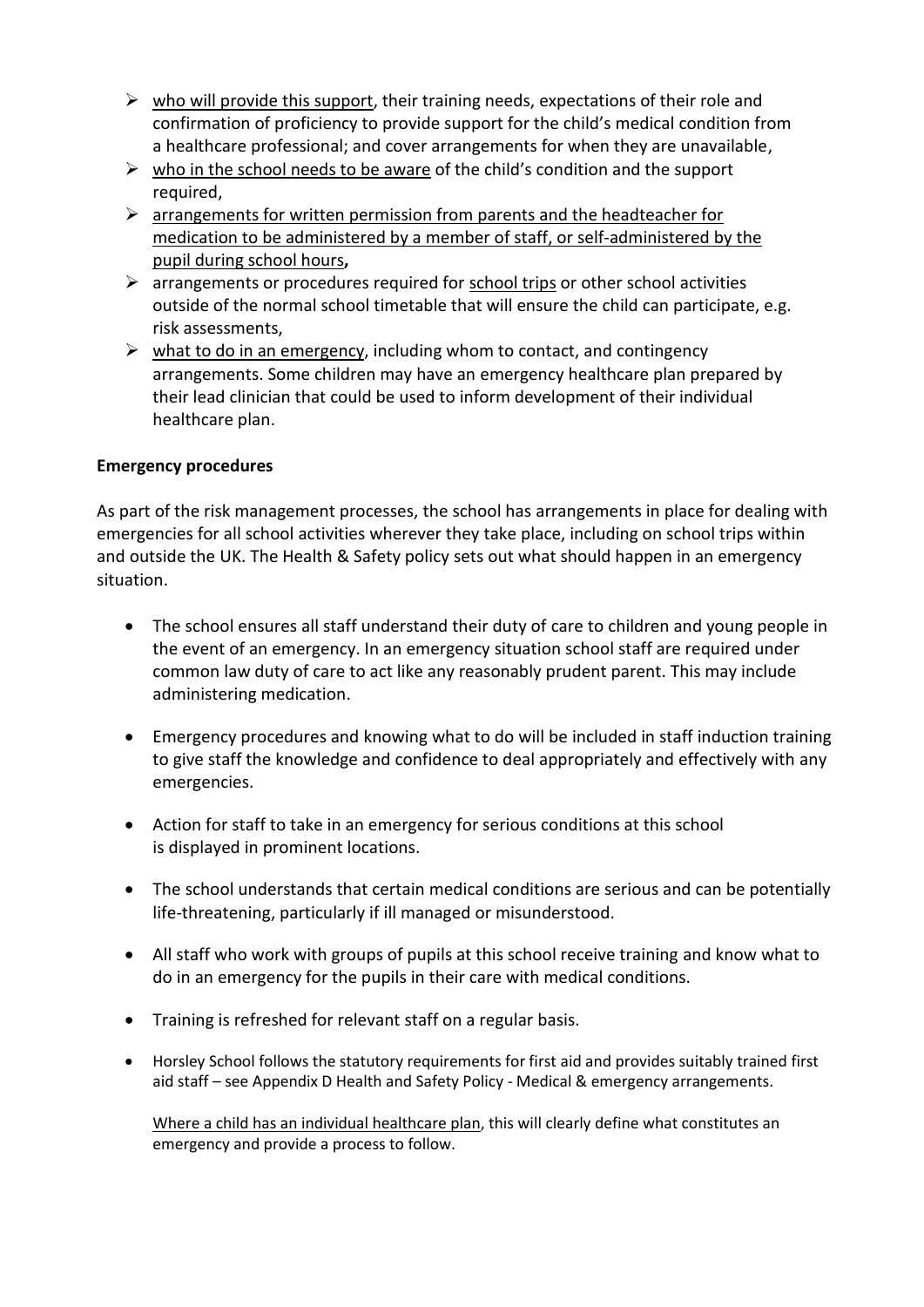- All relevant staff will be made aware of the emergency symptoms and procedures. We will ensure other children in the school know what to do in the event of an emergency i.e. informing a teacher immediately if they are concerned about the health of another child.
- Where a child is required to be taken to hospital, a member of staff will stay with the child until their parents arrive, this includes accompanying them to hospital by ambulance if necessary (taking any relevant medical information, care plans etc that the school holds).
- To request an ambulance dial 999, ask for an ambulance and be ready with the information below. Speak clearly and slowly and be ready to repeat information, if asked.
	- 1. The schools telephone number
	- 2. Your name, role
	- 3. The schools location: Horsley Primary School, The Street, Horsley, Stroud, GL6 0PY
	- 4. Exact location of the patient
	- 5. Name and age of the patient and description of the symptoms
	- 6. Inform ambulance control of the best entrance to use and state that the crew will be met and taken to the patient

# **Emergency Asthma Inhalers and Auto-Injection Devices**

Since 2015 schools may hold asthma inhalers and since 2017 auto-injection devices/epipen for emergency use. This is entirely voluntary, and the Department of Health has published a protocol which provides further information. As a school we may agree to purchase and keep emergency inhalers, a spacer device and/or auto-injection devices.

These would only be used for those children who are already prescribed asthma inhalers and/or an auto-injection device and for whom we have written consent for us to administer. They will only be used in an emergency and at all times the school will seek to use the child's prescribed inhaler or device wherever possible.

# **Day trips, residential visits and sporting activities**

The school actively supports pupils with medical conditions to participate in school trips and visits, or in sporting activities, and will not prevent them from doing so – to ensure they can access and enjoy the same opportunities at school as any other child.

#### **Off-site activities**

- In order to enable children with medical needs to participate fully and safely on school trips the school will consider what reasonable adjustments can be made.
- The school will, where appropriate, carry out risk assessments for these children to ensure that additional safety measures are in place e.g. inclusion of an appropriately trained member of staff for the trip.
- The leading teacher will be aware of any medical needs and relevant emergency procedures and it will be their responsibility to ensure any medication is taken on the trip.
- A copy of any Individual Health Care Plans should be taken on trips, in the event of any of the information being needed in an emergency.
- If the school is concerned about whether it can provide for a child's safety or the safety of other children on a visit, then staff will seek parental views and medical advice from the School Nurse, Hospital Consultant or the child's GP. There may be occasions where a parent will be asked to accompany a child on a trip/residential to ensure they are able to